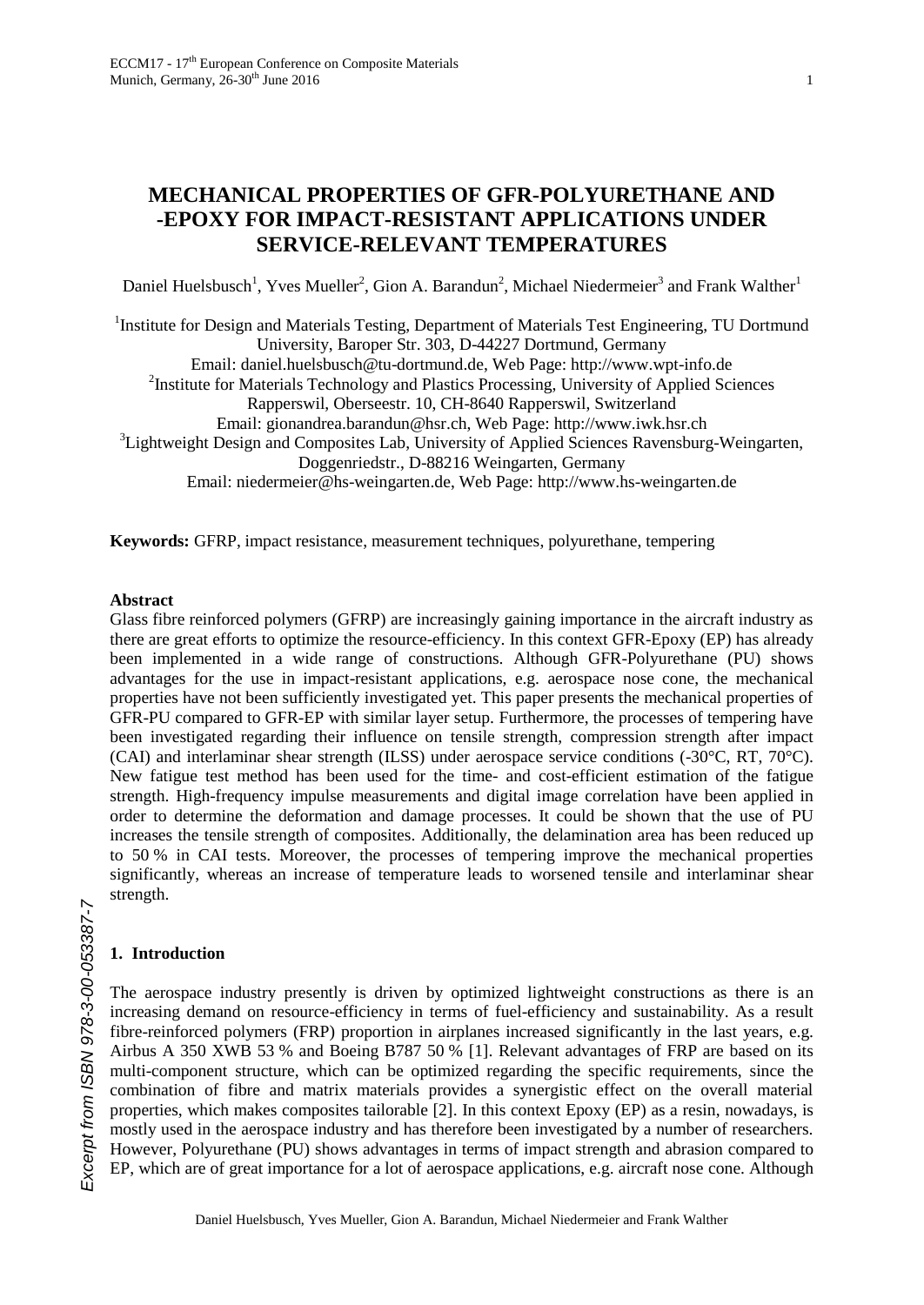GFR-PU shows great potential for aerospace applications, the mechanical properties have not been sufficiently investigated and standardized yet.

Regarding the manufacturing process of aerospace structures, most of them manufactured in time consuming prepreg-autoclave or tape-laying processes, are limited in process integration and product quantity. Furthermore, prepreg processes are costlier in energy resources compared to Resin Transfer Molding (RTM). RTM shows therefore various advantages and is a well-established manufacturing process, which is also compatible with PU. The high reactivity of PU resin compared to EP allows faster process to reduce cost and time efforts. Additionally, for thicker PU composite parts, the lower exothermic reduces the risk of local overheating due to cross-linking.

The current research focus is the characterization of GFR-PU manufactured in a High-Pressure(HP)- RTM process with variation of post heat-treatment processes. The mechanical properties of GFR-PU are investigated with a combined measurement setup to determine the damage and deformation behaviour and compared to existing GFR-EP from the aerospace industry.

# **2. Manufacturing of GFR-Polyurethane**

A HP-RTM process has been developed to manufacture GFR-PU plates. The resin properties of PU and EP are displayed in Table 1. A high pressure mixing machine (Isotherm PSM90) with a selfcleaning mixing head (GP600) has been applied to the HP-RTM system. The dry preform is made out of 16-layers in quasi-isotropic [45/-45/0/90/45/-45/0/90]s setup of satin weave glass fibre fabric with a density of 300  $\rm g/m^2$  and fibre volume fraction of 46%. The dry preform is placed in the preheated mold (85 $\degree$ C) and the PU resin is injected for 40 s at a resin injection rate of 7 g/s under an applied vacuum of 0.8 bar. The cavity pressure in the HP-RTM process achieved during injection up to 45 bar and the part is demolded after 5 minutes. The GFR-EP prepreg laminate was realised with the same quasi-isotropic ply orientations in a classical autoclave process. A fibre volume fraction of 46 % was reached. The test specimens were machined from the GFRP plates by water cutting after post-curing in a furnace (Nabertherm TR450) at 120°C for 7 hours, whereas a temper cycle of 4 hours is sufficient to improve the mechanical properties at high temperature. The specimen geometries were defined according to standards DIN527-4 (Type 1B) and DIN 14130-1.

|                                   | PI        | FР         |
|-----------------------------------|-----------|------------|
| Young's modulus (GPa)             | 3.1       | 3.9        |
| Tensile strength (MPa)            | 62.8      | 47.7       |
| Fracture strain $(10^{-2})$       | 91        | 15         |
| Glass transition Tg $(^{\circ}C)$ | 130 (DSC) | 190 (DMTA) |

**Table 1.** Neat resin properties.

For qualitative assessment of the consolidation processes of the two materials, materialographic investigations of the GFRP laminates were carried out using scanning electron microscope (Tescan Mira-3). Therefore materialographic sections where prepared from source material and sputtered with gold.

In Fig. 1 it can be seen that both GFR-EP and GFR-PU exhibit great fibre impregnation, as there are no unbonded fibre-matrix areas. Figure 1a displays the materialographic section of GFR-EP, which indicates high layer quality due to no evident flaws in the matrix structure. Instead, the parts of GFR-PU show several voids in the materialographic section. The reasons for this could be non-ideal clamping preform in the mold or outgassing resin until demolding. In following research, the process will be optimized by using thermoplastic powdered fabric to prevent fibre washing and voids.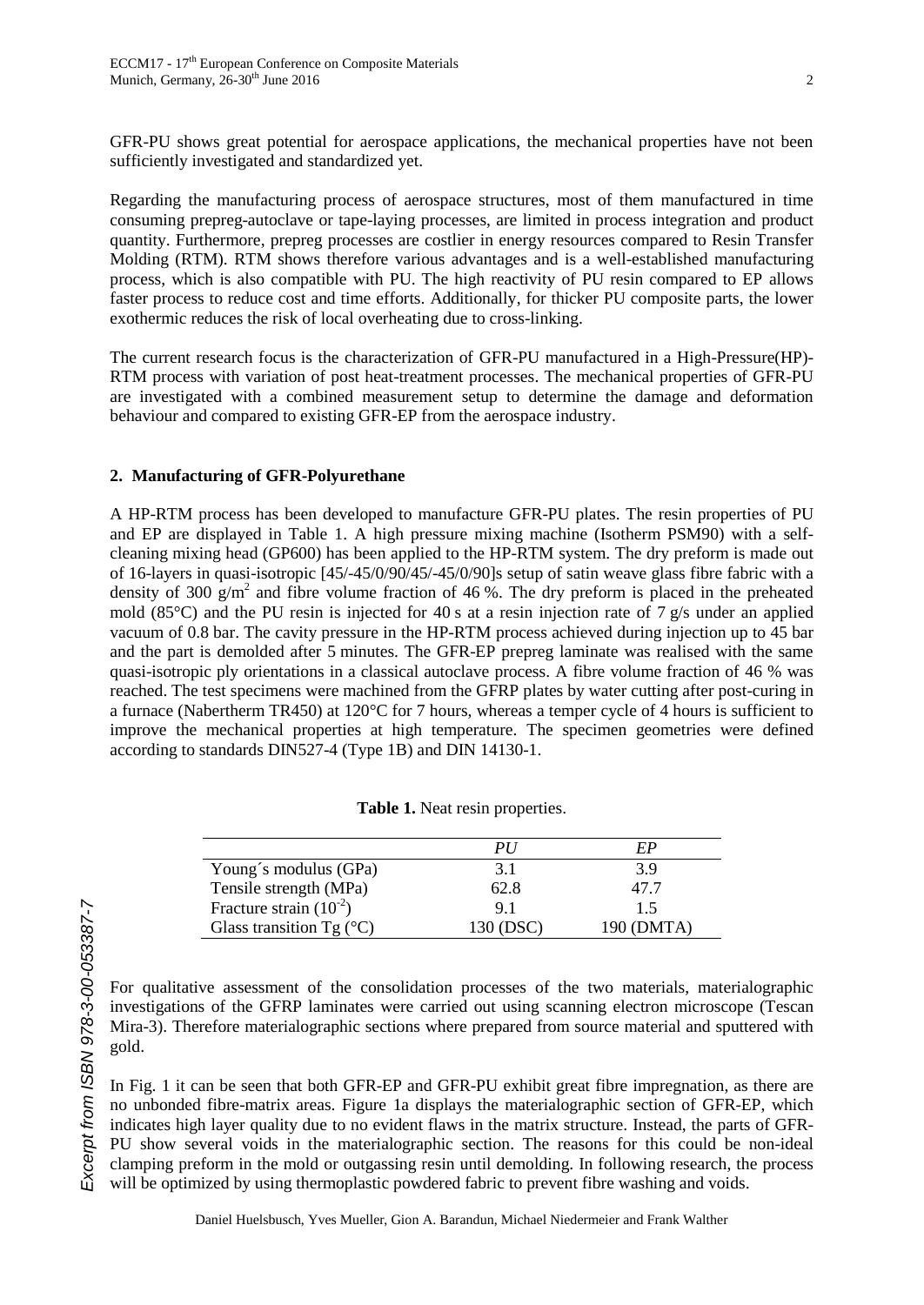

**Figure 1.** Micrographs of the longitudinal section of (a) GFR-EP and (b) GFR-PU

#### **3. Testing Strategy and Experimental Setup**

#### **3.1. Quasi-Static Investigations**

Quasi-static tensile tests were carried out at universal testing system (Shimadzu, AG-X Plus,  $F_{\text{max}} =$ 100 kN) in accordance to DIN527-4 at a displacement rate of 2 mm/min equivalent to a strain rate of  $6.7 \cdot 10^{-4}$  s<sup>-1</sup>. Strain measurements were performed using 3D-digital image correlation (DIC) (Limess, Q400) to determine the local strain in order to localize damages. High-frequency impulse measurements (HFIM) (Qass, Optimizer 4D) were utilized to detect structure-borne sound with the objectives of monitoring the damage development as well as to separate the damage mechanisms.

Investigations of the interlaminar shear strength (ILSS) were performed at universal testing system (Instron, 5567,  $F_{max} = 30$  kN) with respect to DIN 14130-1 at a displacement rate of 1 mm/min. The interlaminar shear strength for each specimen was calculated with respect to DIN 14130-1 as shown in the following equation:

$$
ILSS = \frac{3}{4} \cdot F_{max,ILSS} / A \tag{1}
$$

The compression strength after impact (CAI) has been determined based on the standard ASTM D7136. The defect-free and ultrasonic-scanned plates were first damaged with a drop tower (IWK, inhouse development) of 30 J impact energy. The delamination area for each specimen was measured with an ultrasonic device (Olympus, Omniscan-MX2). The compression strength was determined with a universal testing system (Shimadzu, AG-X,  $F_{\text{max}} = 250 \text{ kN}$ ), a compression test tool and a displacement rate of 0.5 mm/min according to ASTM D7136.

To determine the quasi-static mechanical properties under service-relevant temperatures for aerospace industry and to ensure constant testing conditions, the tests were carried out in climate chambers at constant temperatures (-30°C, 70°C).

#### **3.2. Cyclic Investigations**

For the investigation of the fatigue behaviour, instrumented multiple step tests (MST) were performed at servo-hydraulic testing system (Instron, 8801,  $F_{max} = \pm 100$  kN) with the stress ratio R = 0.1 and the frequency 7 Hz using sinusoidal load-time function at room temperature. MST exhibit the opportunity of resource-efficient estimation of the fatigue properties of various materials and has been successfully applied for FRP in previous studies [3, 4]. The maximum stress amplitude  $\sigma_{\text{max}}$  is increased stepwise from  $\sigma_{\text{max,start}} = 20$  MPa after  $\Delta N = 10^4$  cycles by  $\Delta \sigma_{\text{max}} = 20$  MPa until failure. For estimation of the fatigue properties, the material response is determined in terms of measuring total strain amplitude  $\varepsilon_{a,t}$ ,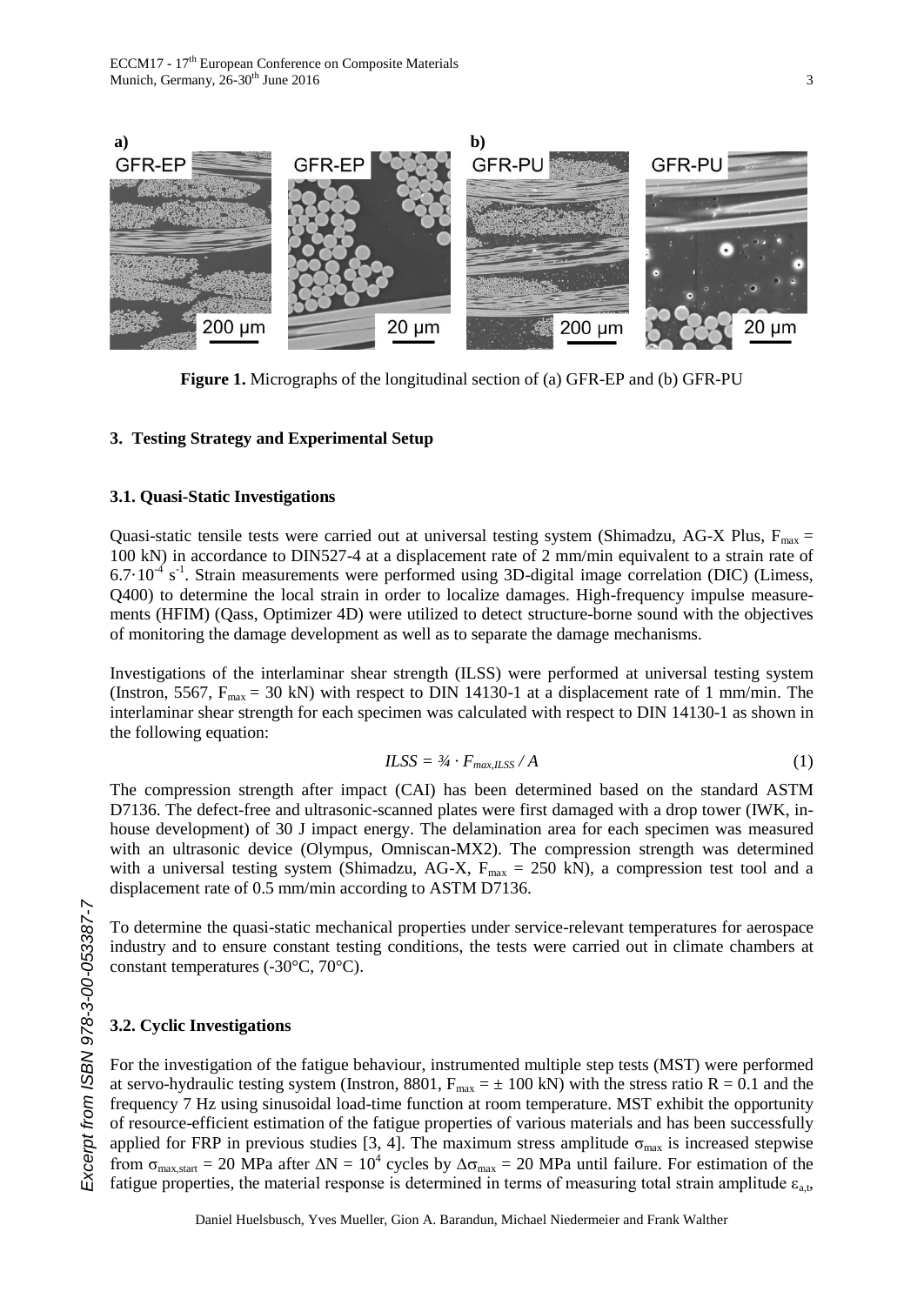total mean strain  $\varepsilon_{m,t}$ , dynamic modulus  $E_{dyn}$  and change in temperature  $\Delta T_{max}$ , which are displayed as cycle- and load-dependent functions. For strain measurements a mechanical extensometer was applied (Instron,  $l_0 = 50$  mm,  $\Delta l = \pm 5$  mm). The temperature was measured with thermocouples at three positions on specimen surface as well as a reference temperature representing room temperature. The change in temperature was calculated by the maximum difference of surface to reference temperature. The damage development can be estimated by the change of the measurand values, whereas the failure stress  $\sigma_{\text{max.f}}$  can be determined as the maximum stress level in the MST.

#### **4. Results and Discussion**

#### **4.1. Quasi-Static Investigations**

The stress-strain curves of the tensile tests for each material are depicted in Fig. 2a and b. The curves for GFR-PU show a nearly linear slope until fracture, whereas GFR-EP presents a pronounced bend at approx. 0.7 % total strain. Furthermore, GFR-EP exhibits higher stiffness and less tensile strength compared to GFR-PU. Fig. 2c shows exemplary the results of HFIM. When damage occurs in a composite, it leads to acoustic emissions due to rapidly released elastic energy [5]. The detected acoustic emissions are displayed in a process landscape after Fast Fourier Transformation (FFT).



**Figure 2.** Tensile tests: (a) Stress-strain diagram and (b) details from 0.0 to 0.7 and 1.9 to 3.0  $\cdot 10^{-2}$ total strain; (c) acoustic emissions; for GFR-PU and GFR-EP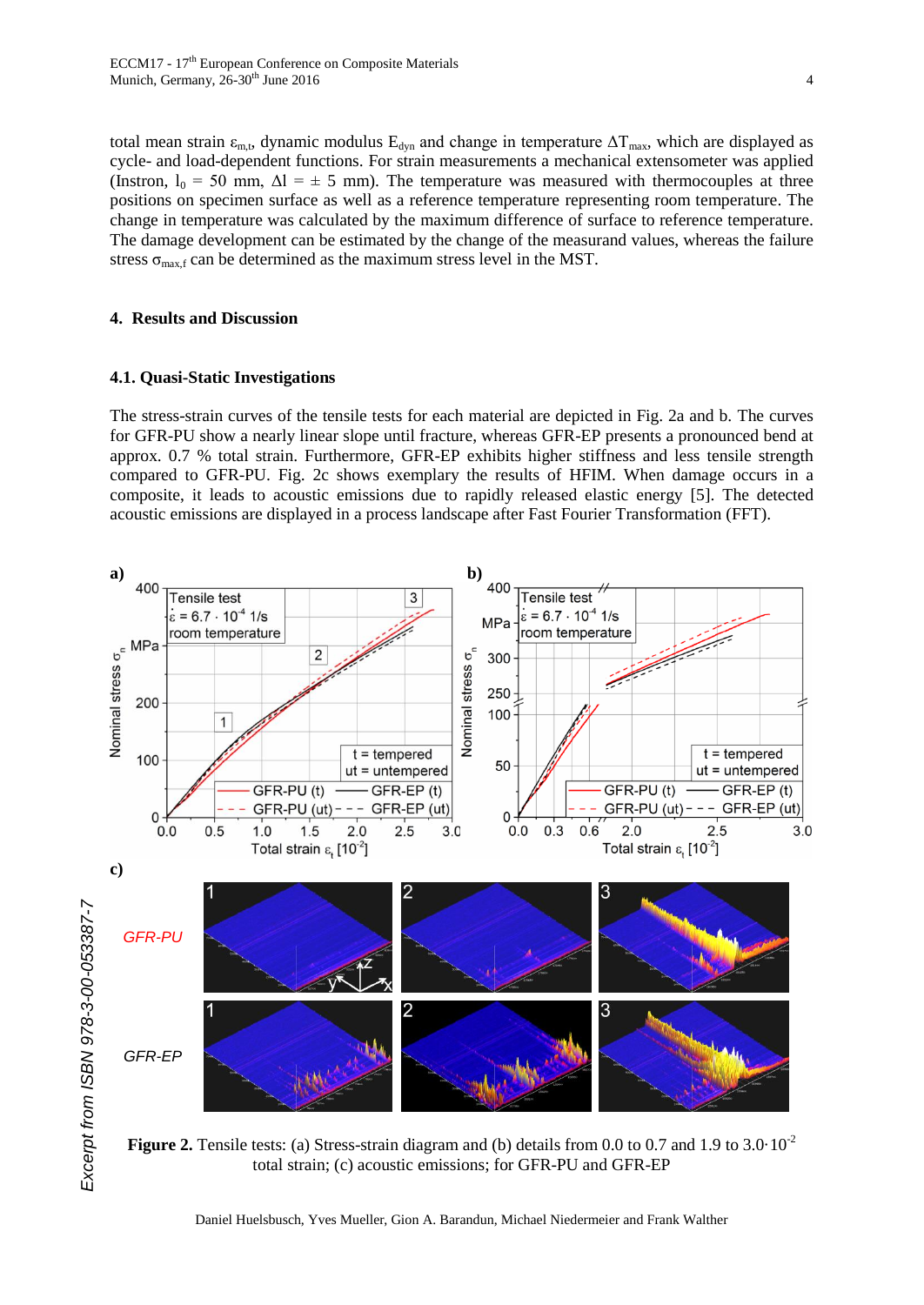The energy amplitude (z-axis) is plotted time discrete (x-axis) as a function of frequency (y-axis). In addition, energy amplitude and frequency spectrum indicate the damage mechanisms in terms of fibre breaking, fibre-matrix debonding and delamination [6]. However, it can be seen that tensile loading on GFR-PU doesn't result in relevant acoustic emissions until fracture (Fig. 2c-3), which represents a high layer quality and great fibre-matrix interface. In contrast, tensile loading of GFR-EP causes various acoustic emissions. The detected signals in Fig. 2c-1 and -2 show smaller frequency spectrums and less energy amplitude as the signals detected at fracture in Fig.2c-3. This indicates occurrence of different damage mechanisms, e.g. fibre-matrix debonding or delamination. However, the damage development in GFR-EP can be a reason for the stiffness degradation in tensile tests after approx. 0.7 % total strain.

The numerical results for tensile strength and fracture strain at service-relevant temperatures are summarized in Table 2. It is obvious that tempering leads to a significant increase of tensile strength at high temperature (70°C) for GFR-PU. In contrast, the relative decrease of tensile strength for untempered GFR-PU from -30°C to 70°C is higher compared to untempered GFR-EP, which can be explained by less glass transition temperature (Tg) of PU (Table 1). For GFR-EP, the temper cycle has no influence on tensile properties at high temperature. At room temperature the influence of tempering is neither for GFR-PU nor GFR-EP perceptible, anyhow PU shows better performance.

| Table 2. Results of tensile tests at service-relevant temperatures, |
|---------------------------------------------------------------------|
| for tempered (t) and untempered (ut) GFR-PU and GFR-EP.             |

|           | Temperature     | <b>GFR-PU</b><br> t | <b>GFR-PU</b><br>(u(t))  | GFR-EP | GFR-EP<br>$\hat{u}(t)$ |
|-----------|-----------------|---------------------|--------------------------|--------|------------------------|
| Tensile   | $-30^{\circ}$ C | 389.3               | 366.7                    | 406.7  | 373.0                  |
| strength  | <b>RT</b>       | 346.3               | 343.3                    | 333.6  | 329.6                  |
| (MPa)     | $70^{\circ}$ C  | 313.2               | 270.0                    | 297.4  | 295.5                  |
| Fracture  | $-30^{\circ}$ C |                     | $\overline{\phantom{a}}$ | -      |                        |
| strain    | RT              | 2.67                | 2.66                     | 2.49   | 2.73                   |
| $10^{-2}$ | $70^{\circ}$ C  | 2.46                | 2.28                     | 2.22   | 2.51                   |



**Figure 3.** Interlaminar shear strength (ILSS) tests: (a) Force-displacement diagram at room temperature and (b) interlaminar shear strengths at service-relevant temperatures; for GFR-PU and GFR-EP.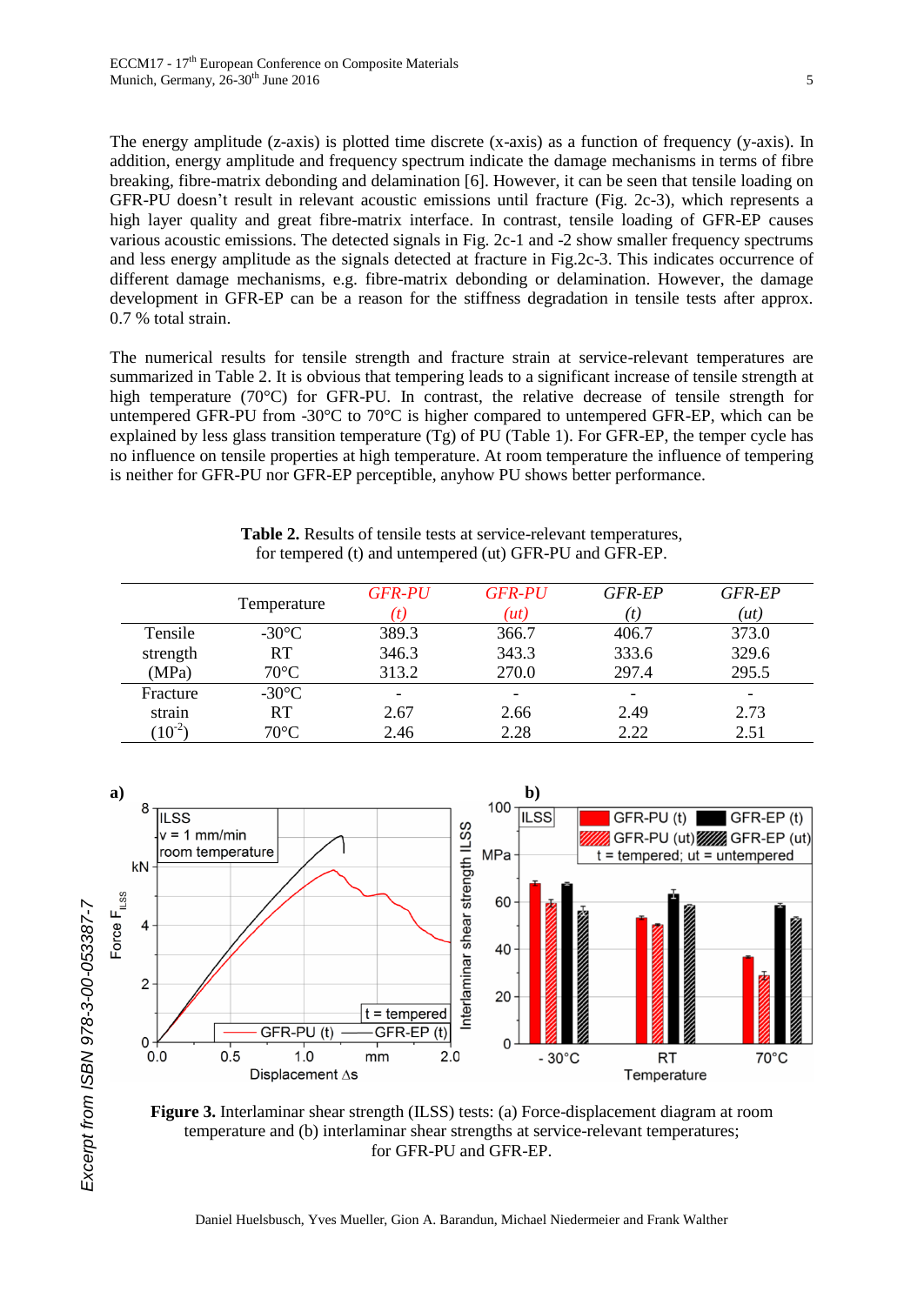Results of interlaminar shear strength tests are exemplary displayed in terms of force as a function of displacement for GFR-PU compared to GFR-EP in tempered configuration. A linear slope can be seen until maximum force for both materials, whereas GFR-PU shows a slow decrease of stiffness and GFR-EP a rapid fracture after maximum force. The different deformation behaviour can be explained by various matrix properties or an influence of manufacturing process [7]. Especially the fracture behaviour of GFR-EP seems to be due to brittle properties of EP compared to PU (Table 1). In Fig. 3b, the ILSS for each material is plotted against temperature. GFR-EP exhibits better performance compared to GFR-PU with increasing temperature due to higher Tg of EP. Another finding is that tempering leads to improved ILSS for GFR-PU especially at low and high temperatures, as it has been also identified in tensile tests. This may result out of an optimized molecule structure of the matrix and an optimized fibre-matrix interface based on the tempering process.

In Fig. 4, the results of compression strength after impact (CAI) tests are displayed. Figure 4a shows the compression strength for intact and damaged specimens. There is no numerical evidence visible for the compression strength, neither positive nor negative influences of tempering GFR-PU for intact plates. For damaged plates, the brittle behaviour leads to a higher delamination area when tempered, although the compressive strength is only slightly lower. With further Shore D hardness measurements there were no variation in surface hardness caused by temper cycle obvious. For GFR-EP higher compression strength is reached when tempered as well as a reduced delamination area after impact. Thus, in contrast to GFR-PU, the delamination area is decreasing using the temper cycle.



**Figure 4.** Compression strength after impact (CAI) tests: (a) Compression strength for intact and damaged specimens; (b) delamination areas after impact; for GFR-PU and GFR-EP.

# **4.2. Cyclic Investigations**

Figure 5 exemplary presents a result of multiple step test (MST) for tempered GFR-PU. The black curve shows the maximum stress until failure at 180 MPa. The measurands in terms of total strain amplitude  $\varepsilon_{a,t}$ , total mean strain  $\varepsilon_{m,t}$ , dynamic modulus  $E_{dyn}$  and change in temperature  $\Delta T_{max}$  are plotted as function of number of cycles N, respectively, as well as the maximum stress  $\sigma_{\text{max}}$  as the controlled value. Total strain amplitude and total mean strain are increasing stepwise depending on maximum stress development. However, a change of measurands within loading step indicates beginning damage evolution [4], which can be identified at  $\sigma_{\text{max}} = 100 \text{ MPa}$ . The further increase of strain values within the following steps represents a proceeding damage evolution until failure. In addition, E<sub>dyn</sub> has been calculated based on hysteresis measurements as basis for stiffness degradation assessment. It can be seen that stiffness reduction corresponds to the temperature increase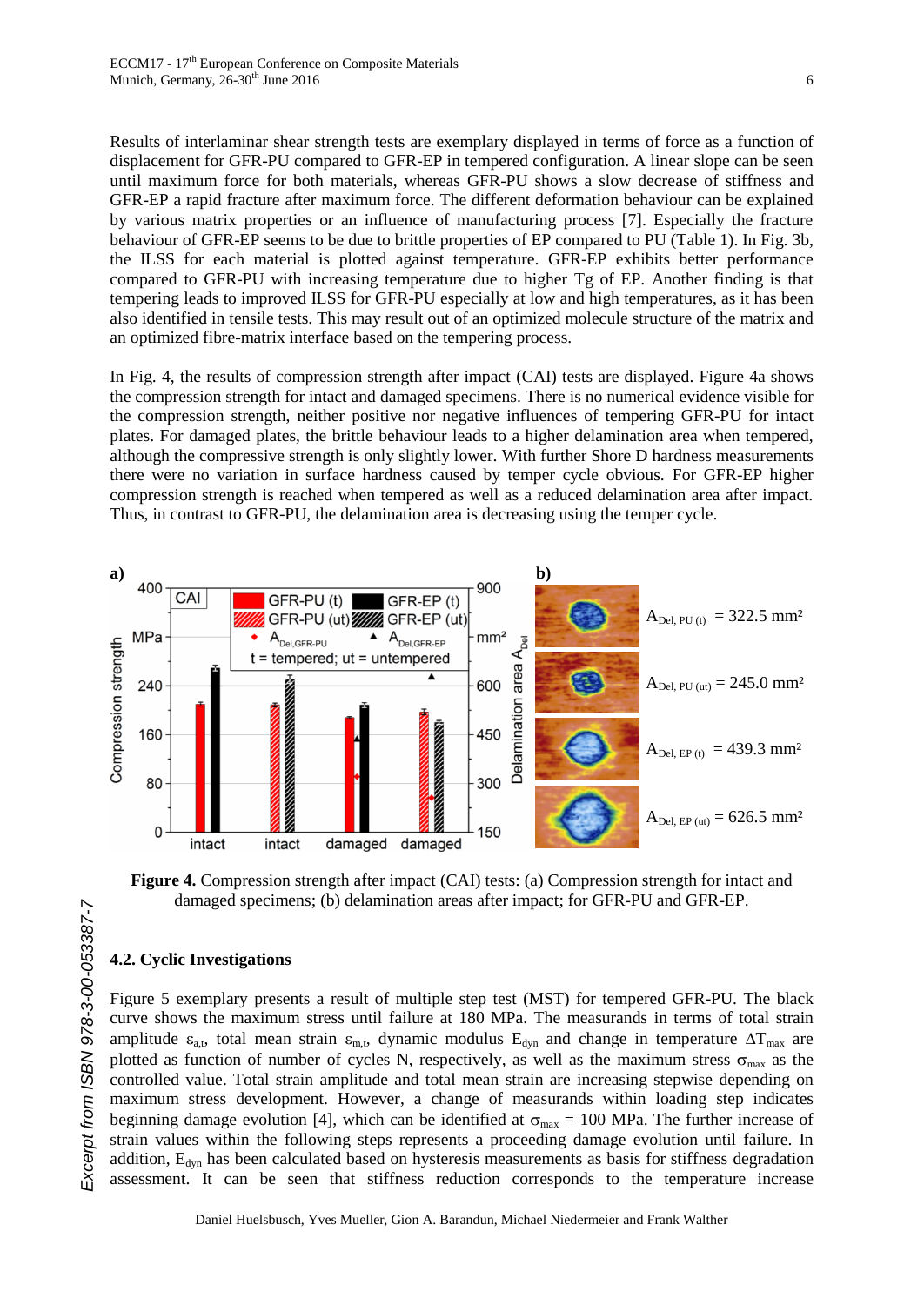qualitatively, which firstly shows a significant increase at 100 MPa. Furthermore, the stiffness degradation per step after 100 MPa shows a fast decrease at the step beginning and a slow decrease until step end, which corresponds to the behaviour of stiffness degradation of composites in constant amplitude tests [8, 9]. Since the measurement setup has a significant influence on the measured hysteresis and, therefore, on the determined stiffness, the results have to be compared and validated with DIC measurements. However, the largest relatively change in value is shown by change in temperature, which is a useful indicator for actual specimen condition. Therefore the influence of frequency on temperature development has to be numerically determined before.



**Figure 5.** Results of multiple step test (MST) with tempered GFR-PU specimen.

The results for the maximum failure stress of GFR-PU and GFR-EP in multiple step tests are plotted in Tab. 3. In untempered configuration GFR-PU and -EP lead to a fatigue strength of 200 MPa. Furthermore, tempering leads to a negative influence on the fatigue strength of GFR-PU, whereby the fatigue strength of GFR-EP increases as expected. The poor results of GFR-PU in multiple step tests compared to tensile tests may be a result of voids (Fig. 1b), which seem to have an important influence on the results under fatigue loading, since damage may occur in the subsurface.

**Table 3.** Maximum failure stress in multiple step tests, for tempered (t) and untempered (ut) GFR-PU and GFR-EP.

| Maximum failure<br>stress<br>(MPa) | <b>GFR-PU</b><br>(t. | <b>GFR-PU</b><br>(ut) | GFR-EP | GFR-EP<br>(ut) |
|------------------------------------|----------------------|-----------------------|--------|----------------|
| $\sigma_{\text{max. f}}$           | 180                  | 200                   | 220    | 200            |

### **5. Conclusions and Outlook**

Glass fibre reinforced polyurethane (GFR-PU) manufactured in a newly developed high-pressure- (HP-) RTM process has been characterized in terms of tensile strength, interlaminar shear strength (ILSS), compression strength after impact (CAI) and fatigue strength under service-relevant temperatures. Determined mechanical properties were compared to existing glass fibre-reinforced